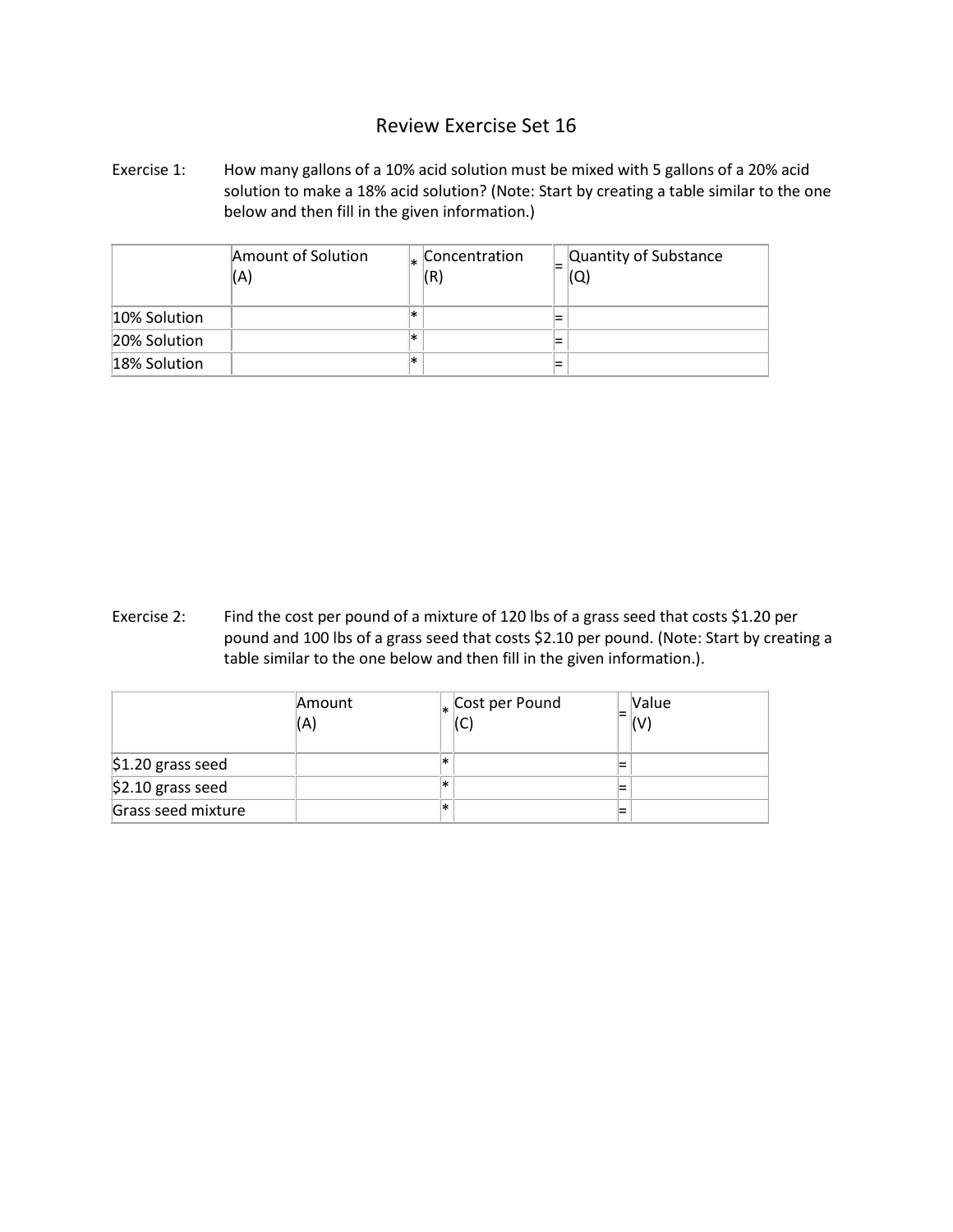Exercise 3: Movie tickets for adults were selling for \$6.00 each and tickets for children were selling for \$3.50 each. On a weekday 450 tickets were sold with total receipts of \$2262.50. Find the number of adult tickets sold. (Note: Start by creating a table similar to the one below and then fill in the given information).

|                  | Tickets Sold |   | $\vert_{*}\vert$ Cost per Ticket | Receipts |
|------------------|--------------|---|----------------------------------|----------|
| Adult tickets    |              | * |                                  |          |
| Children tickets |              | * |                                  |          |
| Total tickets    |              | ∗ |                                  |          |

Exercise 4: How many ounces of a 25% gold alloy must be mixed with 80 ounces of a 40% gold alloy to make a 30% gold alloy. (Note: Start by creating a table similar to the one below and then fill in the given information.)

|           | Amount<br>(A) |     | $\vert_* \vert$ Percent<br>(P) |        | <b>Quantity</b><br>$=$ $\sim$<br>IŲ |
|-----------|---------------|-----|--------------------------------|--------|-------------------------------------|
| 25% alloy |               | l∗k |                                | =      |                                     |
| 40% alloy |               | l∗k |                                | -<br>- |                                     |
| 30% alloy |               | l∗k |                                | =      |                                     |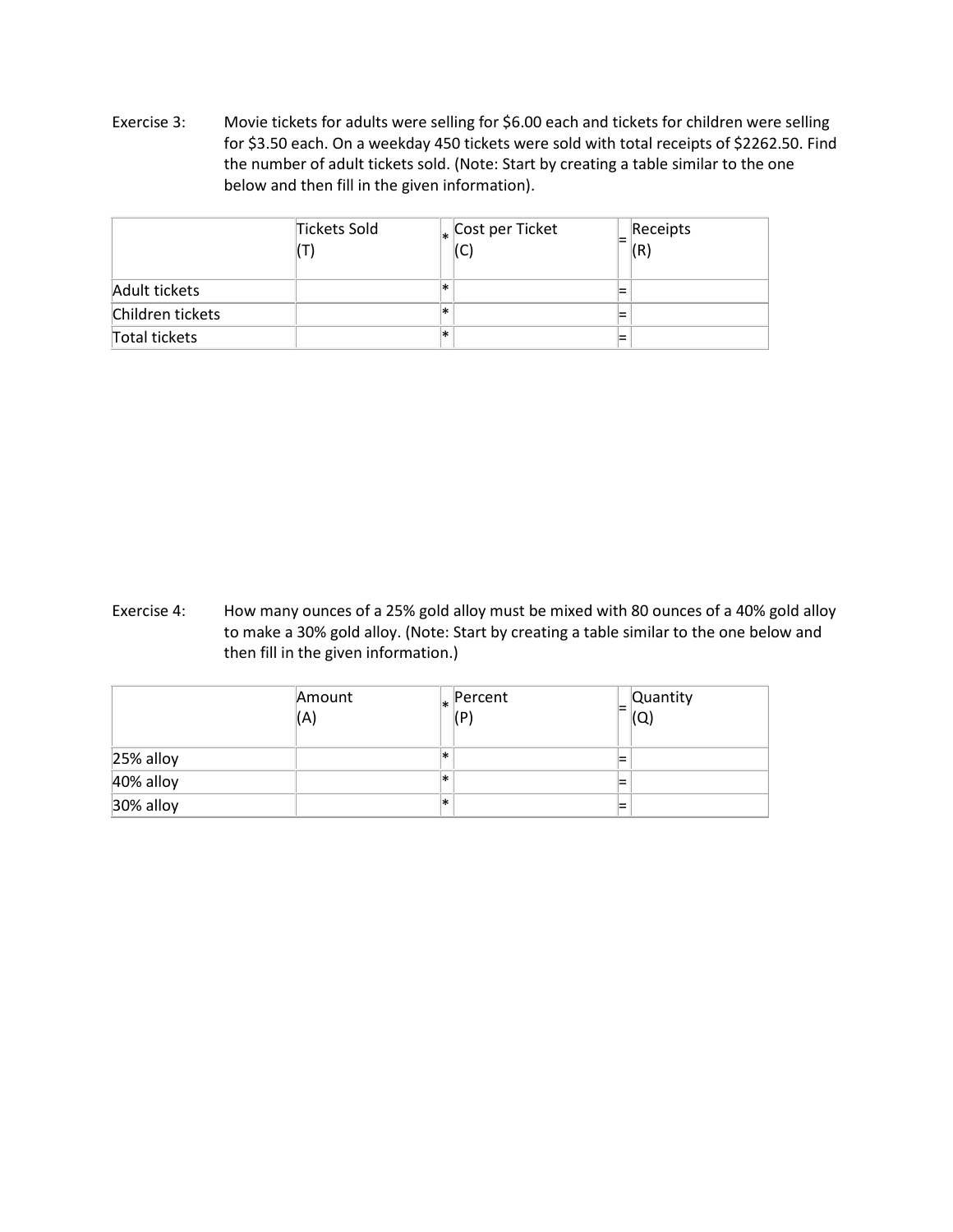Exercise 5: A gardener wants to make 30 pounds of a fertilizer that is 15% nitrogen by mixing a 10% nitrogen fertilizer with a 25% nitrogen fertilizer. How many pounds of each fertilizer (10% and 25%) must the gardener use? (Note: Start by creating a table similar to the one below and then fill in the given information.)

|                | Amount<br>(A) |     | $\vert_* \vert$ Percent<br>(P) | <b>Quantity</b><br>(Q |  |
|----------------|---------------|-----|--------------------------------|-----------------------|--|
| 10% fertilizer |               | *   |                                |                       |  |
| 25% fertilizer |               | l∗k |                                | ⋍                     |  |
| 15% fertilizer |               | l∗k |                                | =                     |  |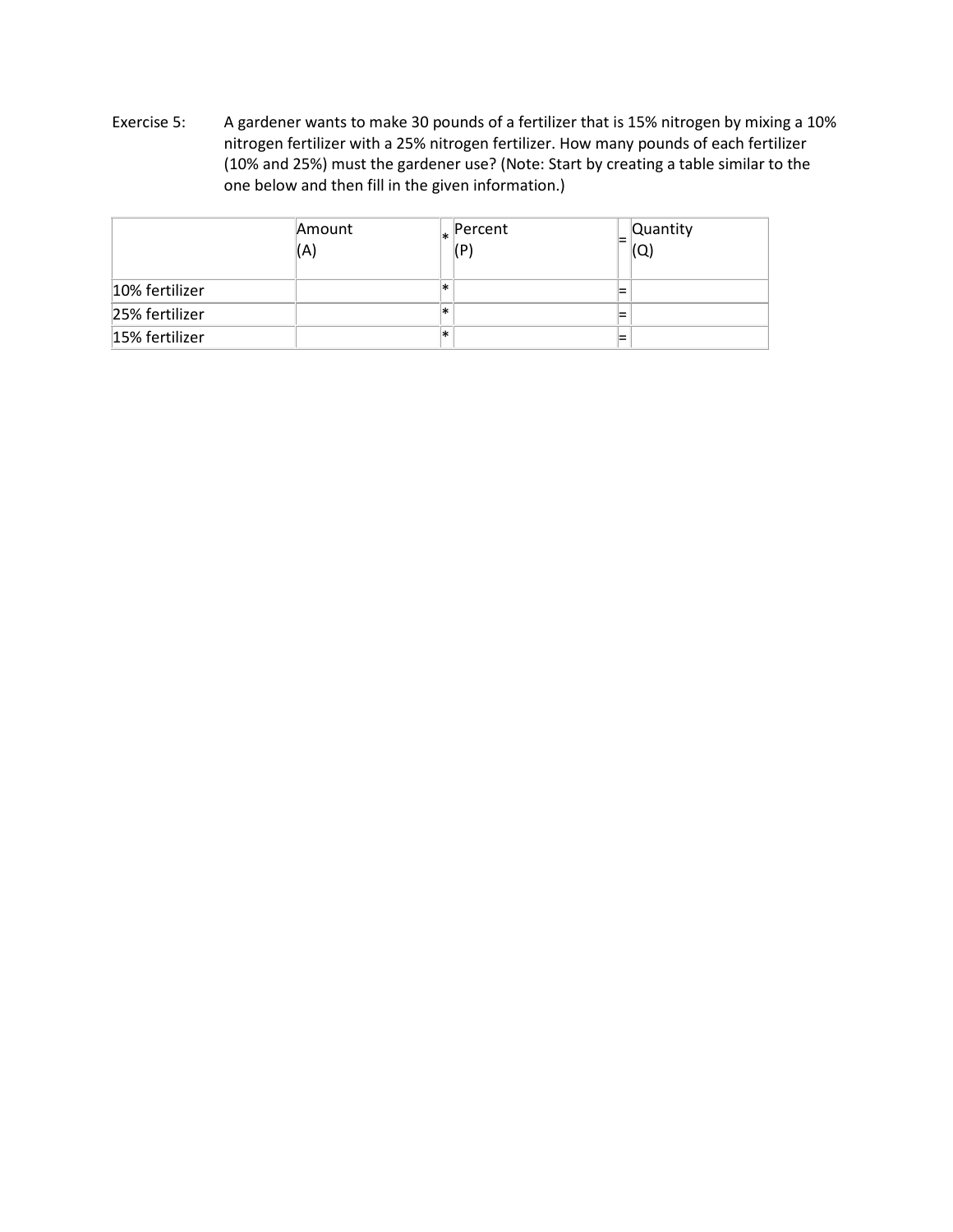## Review Exercise Set 16 Answer Key

Exercise 1: How many gallons of a 10% acid solution must be mixed with 5 gallons of a 20% acid solution to make a 18% acid solution? (Note: Start by creating a table similar to the one below and then fill in the given information.)

> Let x equal the amount of the 10% solution since this is what we are trying to find. The amount of the 18% solution would be the total of the 10% and 20% solutions.

|              | Amount of Solution<br>(A) | $\vert_*$ Concentration<br>(R) | Quantity of<br>= Substance<br>$\mathsf{(Q)}$ |
|--------------|---------------------------|--------------------------------|----------------------------------------------|
| 10% Solution | x                         | * 10                           | $=  10(x) $                                  |
| 20% Solution | 5                         | * 20                           | $= 20(5)$                                    |
| 18% Solution | $x + 5$                   | * 18                           | $=  18(x + 5) $                              |

Now, we can setup our equation using the quantity column. The quantity of the 10% solution plus the quantity of the 20% solution must be equal to the quantity of the 18% solution.

 $10(x) + 20(5) = 18(x + 5)$  $10x + 100 = 18x + 90$  $10x - 10x + 100 = 18x - 10x + 90$  $100 = 8x + 90$  $100 - 90 = 8x + 90 - 90$  $10 = 8x$  $10 \div 8 = 8x \div 8$  $1.25 = x$ 

We would need 1.25 gallons of the 10% solution.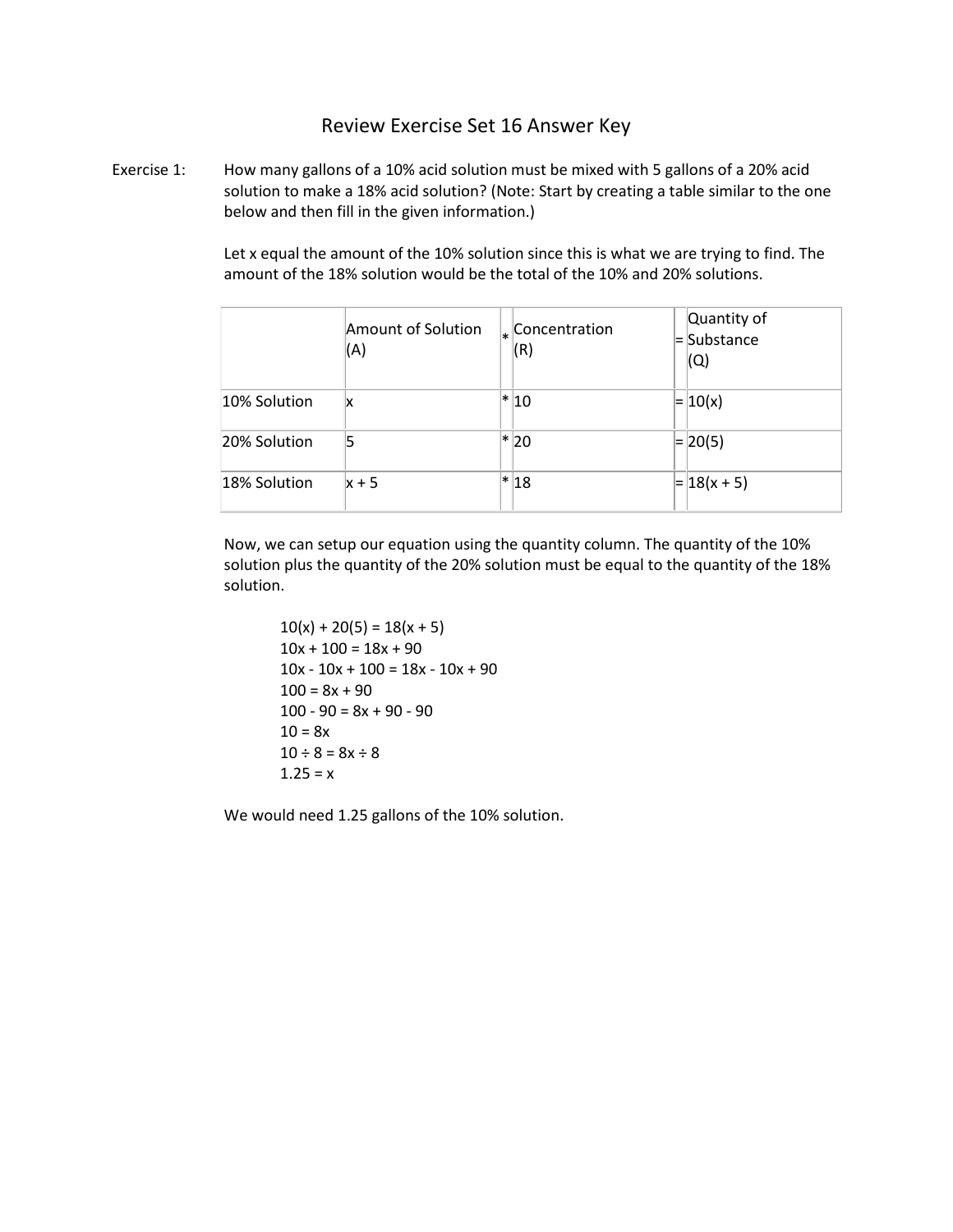Exercise 2: Find the cost per pound of a mixture of 120 lbs of a grass seed that costs \$1.20 per pound and 100 lbs of a grass seed that costs \$2.10 per pound. (Note: Start by creating a table similar to the one below and then fill in the given information.).

|                    | Amount<br>(A) | $\vert_{*}$ Cost per Pound<br>(C) | <b>Value</b><br>$(\vee)$ |
|--------------------|---------------|-----------------------------------|--------------------------|
| $$1.20$ grass seed | 120           | $ * 1.20$                         | $=$ 1.20(120)            |
| $$2.10$ grass seed | 100           | $*$ 2.10                          | $= 2.10(100)$            |
| Grass seed mixture | 220           | $\ast$<br>x                       | $= x(220)$               |

Let x equal the cost per pound of the mixture and fill in the other given information.

We will now setup the equation using the value column, similar to what we did in exercise 1.

> $1.20(120) + 2.10(100) = x(220)$  $144 + 210 = 220x$  $354 = 220x$  $354 \div 220 = 220x \div 220$  $1.60909 = x$

Since we are dealing with money we will round the answer to the nearest cent. So the cost per pound of the grass seed mixture is \$1.61.

Exercise 3: Movie tickets for adults were selling for \$6.00 each and tickets for children were selling for \$3.50 each. On a weekday 450 tickets were sold with total receipts of \$2262.50. Find the number of adult tickets sold. (Note: Start by creating a table similar to the one below and then fill in the given information.).

> We do not know how many adult or children tickets were sold so you would let x equal the number of adult tickets sold. This would mean that the difference between the total tickets and the adult tickets would equal the children tickets.

We are not asked to find the cost per ticket for the total tickets so we can ignore it for this problem.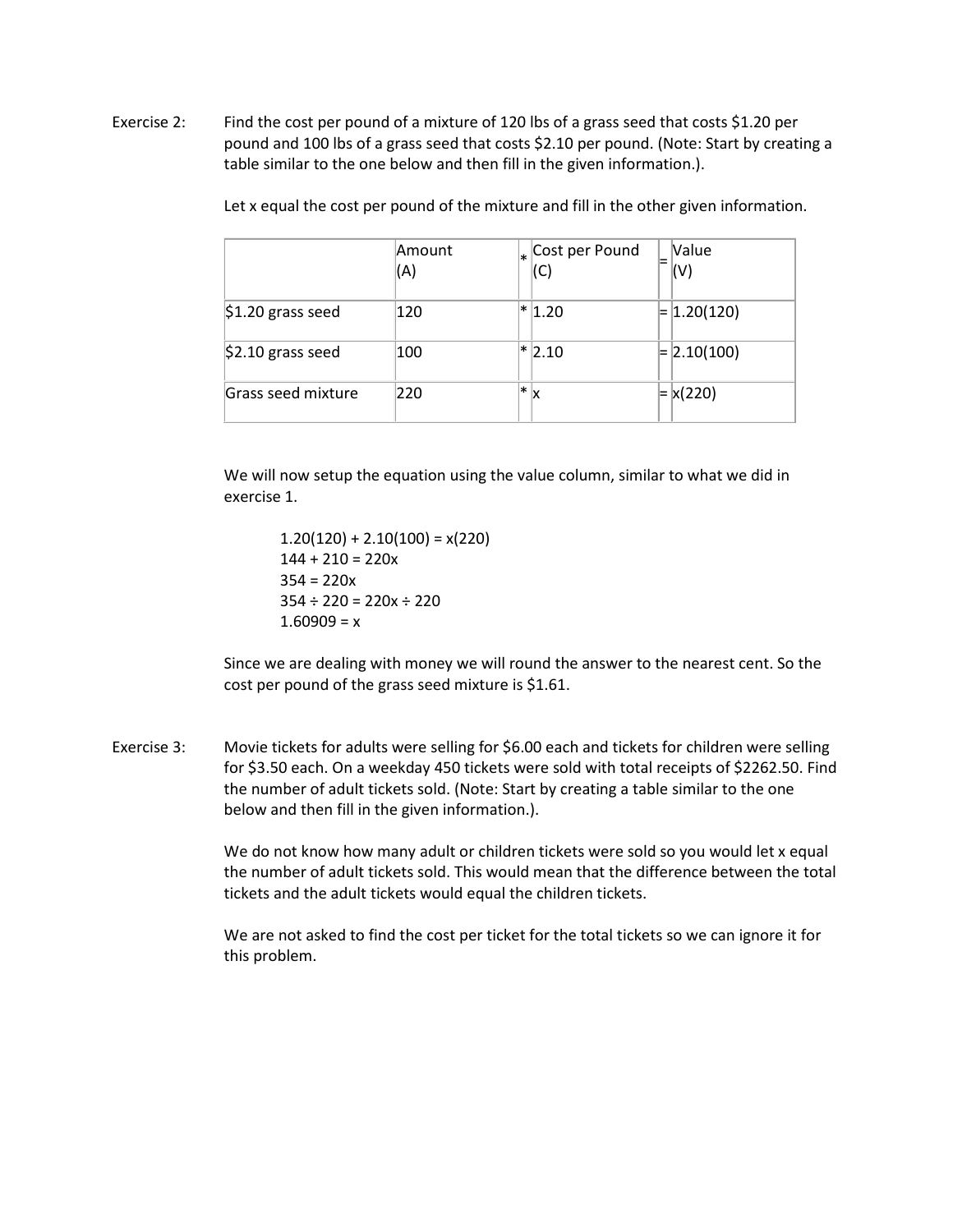Exercise 3 (Continued):

|                      | Tickets Sold | (C)      | $\vert_{*}$ Cost per Ticket | Receipts<br>(R)  |
|----------------------|--------------|----------|-----------------------------|------------------|
| Adult tickets        | ΙX           | $*$ 6.00 |                             | $= 6(x)$         |
| Children tickets     | 450 - x      | $*3.50$  |                             | $= 3.5(450 - x)$ |
| <b>Total tickets</b> | 450          | $\ast$   |                             | $= 2262.50$      |

Now we can setup our equation using the receipts column.

 $6(x) + 3.5(450 - x) = 2262.50$  $6x + 1575 - 3.5x = 2262.50$  $2.5x + 1575 = 2262.50$  $2.5x + 1575 - 1575 = 2262.50 - 1575$  $2.5x = 687.5$  $2.5x \div 2.5 = 687.5 \div 2.5$  $x = 275$ 

The number of adult tickets sold were 275.

Exercise 4: How many ounces of a 25% gold alloy must be mixed with 80 ounces of a 40% gold alloy to make a 30% gold alloy. (Note: Start by creating a table similar to the one below and then fill in the given information.)

> Let x equal the amount of the 25% gold alloy. The amount of the 30% gold alloy would then be the sum of the 25% and 40% gold alloys.

|           | Amount<br>(A) | x | Percent<br>(P) | = | Quantity<br>(Q) |
|-----------|---------------|---|----------------|---|-----------------|
| 25% alloy | x             | ∗ | 25             |   | $= 25(x)$       |
| 40% alloy | 80            |   | * 40           |   | $= 40(80)$      |
| 30% alloy | x + 80        | ∗ | 30             |   | $= 30(x + 80)$  |